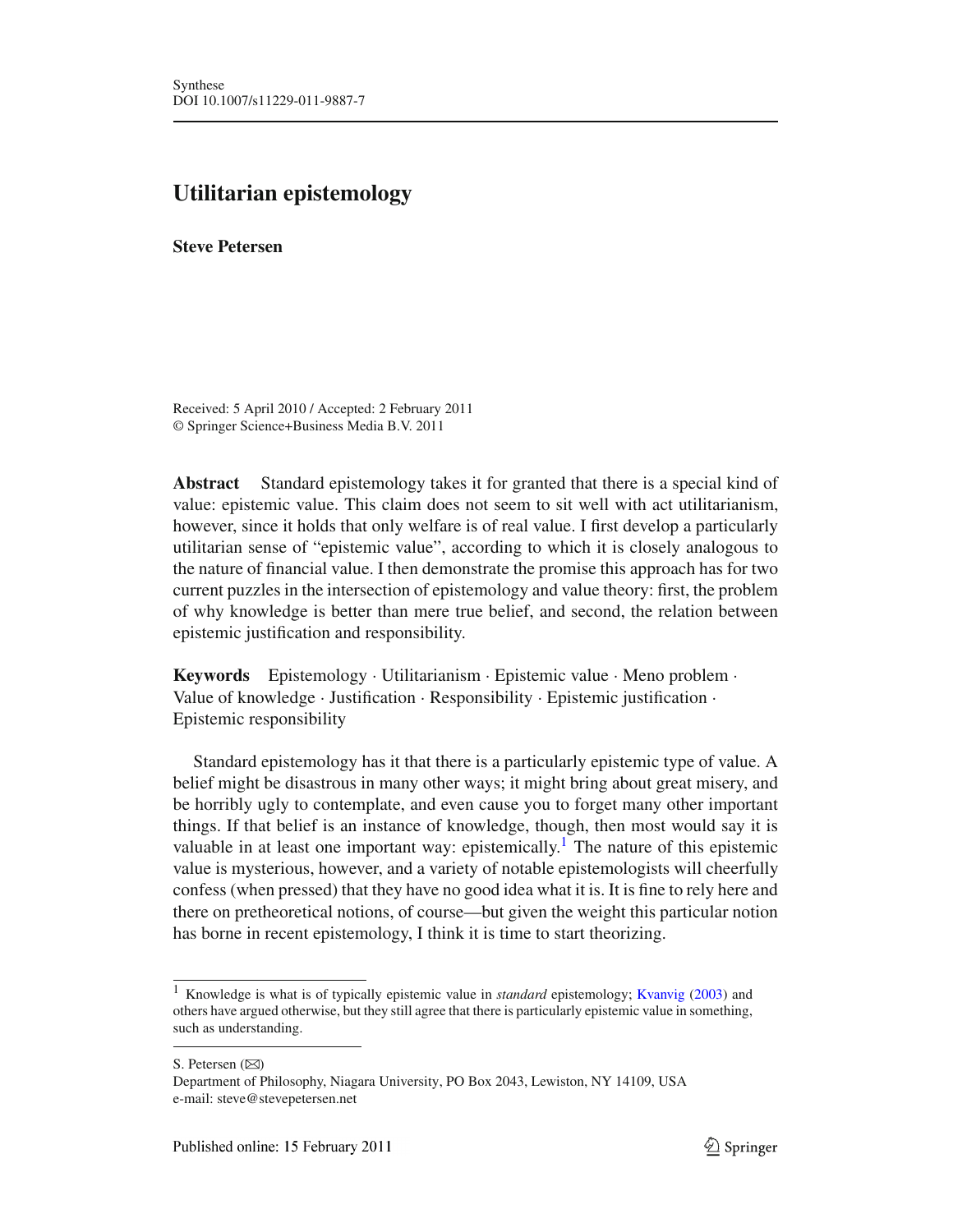That such special epistemic value exists is, at any rate, a normative claim, and it had better be consonant with one's overall theory of value. If one is a Kantian about value, it is easy enough to imagine how to make room for an epistemic dimension; presumably epistemic value is (roughly) to do with forming correct intentions with respect to believing. It is also easy enough to see how an Aristotelian might start to accommodate epistemic value; probably, epistemic value inheres in stably virtuous epistemic habits.<sup>2</sup> An explicit account of either such picture of epistemic value would probably find quick proponents. But it is not at all clear how utilitarianism might cohere with a particularly epistemic value. According to what we might call "classical" act-utilitarianism, the *only* thing of value is welfare, and individual acts are only good instrumentally, insofar as they contribute to it. If some belief brings about more misery than happiness, the utilitarian must say it is simply of disvalue, however true, justified, *etc.* it may be. Can a philosopher be both a utilitarian and a normative epistemologist?

I argue that the answer is yes. In fact, I have come to think a utilitarian account of epistemic value provides a powerful approach to puzzles that arise on the other two pictures. I sketch such an account and its potential implications here.

## **1 Utilitarian epistemology**

In a certain fussy sense, the classical utilitarian must of course say that there is no epistemic value; only states of welfare are valuable or not. Knowledge is not good in-itself, and neither is understanding, nor epistemic justification, nor true belief. All are good only insofar as they *tend* to enhance welfare. On this picture, then, the normal objects of epistemic evaluation are good only in the same way that money is good. Money, all agree, has neither intrinsic nor final value. Still, financiers study it and its means of acquisition a great deal, because it is typically of such instrumental value. Epistemology, on the utilitarian picture, is very like the study of finance.

Think again of the piece of knowledge that brings about great net misery. The utilitarian is committed to saying that this belief is of disvalue, and thus it appears that the utilitarian cannot account for epistemic evaluation. But consider an analogous circumstance: someone's financial earnings bring about great net misery. This possibility does not show that a utilitarian cannot study finance. We might even say those earnings were nonetheless of "financial value", but this does not contradict anything in the utilitarian dogma, for it is clear to us in this case that to be of "financial value" means something close to "makes money". The utilitarian epistemologist hears "epistemic value" similarly; we can say that knowledge (and more generally, perhaps, true belief) is of epistemic value without thereby committing to the existence of a value independent of welfare.

This analogy might not seem to recover any normative aspect to epistemology, since finance appears to be just about maximizing expected monetary return, and thus a purely descriptive enterprise of determining instrumental means. Similarly, if epis-

<sup>&</sup>lt;sup>2</sup> I am thinking the likes of e.g. Chisholm (1977) or Ginet (1975) for the former, and Goldman (2000) or Sosa (1997) for the latter.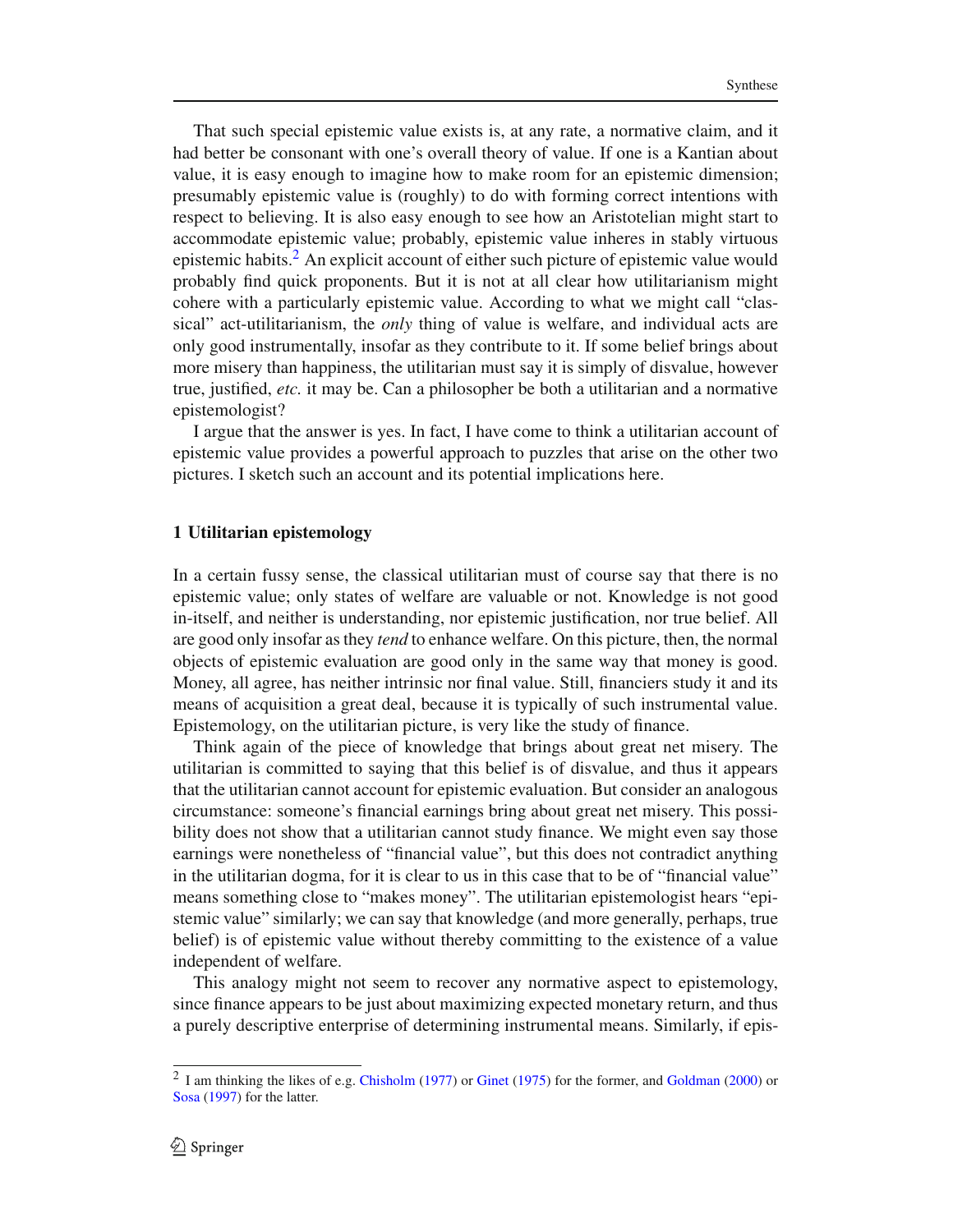temology is just the study of how to get true belief (or knowledge, or some other epistemic good), we seem to be back to a Quinean absorption of epistemology into psychology. But consider this example, on the financial side: you are offered a contract in which you can stake everything you own for a 1% chance at a 1,000-fold return. Looking strictly at expected monetary value this is a good bet, but for most of us it is a very bad bet in terms of the contract's expected contribution to welfare. Here I think the right *financial* advice is to abstain. If so, the study of contributions to welfare which we utilitarians take to be a significant part of normative ethics—is bound up with what look to be purely financial decisions.

Perhaps some will insist that recommending against such a contract would be to step outside the role of strictly financial advisor. Similarly, some epistemologists insist that to worry about the goodness of beliefs not ultimately contributing to their truth is to step outside epistemic bounds. As Ernest Sosa puts his *epistemic truth monism*,

Truth may or may not be intrinsically valuable absolutely, who knows? Our worry requires only that we consider truth the *epistemically fundamental* value, the ultimate explainer of other distinctively epistemic values. $3$ 

Thus on Sosa's view, a recommendation that does not aim at truth is not *epistemic* even when it is a belief-related recommendation for the sake of welfare.

Still, the finance example above shows there is an interesting realm where finance and utility meet, even if one refuses to include it in the domain of "finance". Similarly there is an interesting realm where belief-formation and utility meet, and that is how I propose a utilitarian epistemologist understand normative epistemology. This realm might include examining what kinds of knowledge are most important (for example, deeply explanatory knowledge vs. utter trivia),or how other epistemic states like wisdom and understanding contribute to welfare, and so on. *Perhaps*these concerns aren't strictly epistemic—it sounds like conceptual legislation to me, to say so—but at any rate they are close enough to be within a professional epistemologist's purview.<sup>4</sup> Thus my own position in effect reverses Sosa's; I might instead say

Truth may or may not be the value fundamental to epistemology, who knows? Our point requires only that welfare alone is *the* fundamental value, the ultimate explainer of all other values.

In other words, determining the exact boundary of epistemology is not so urgent when, like finance, it is understood as the study of an important *instrumental* good, rather than an ultimate (and fairly mysterious) good in its own right.

Perhaps then the best characterization of "financial value" is something like "money-related kind of thing that has high expected return on utility." Similarly, I am suggesting the best utilitarian characterization of "epistemic value" is something like "belief-related kind of thing that has high expected return on utility." Note that this does not make the account rule-utilitarian; the right thing to do is still the utility-

<sup>3</sup> Sosa (2007, p. 72), Pritchard (2011) suggests we understand saying some good is "epistemically fundamental" when "its value is not instrumental value relative to further [epistemic] goods."

<sup>4</sup> Sosa calls such matters not part of the "theory of knowledge" but rather part of "intellectual ethics" (Sosa 2007, p. 89).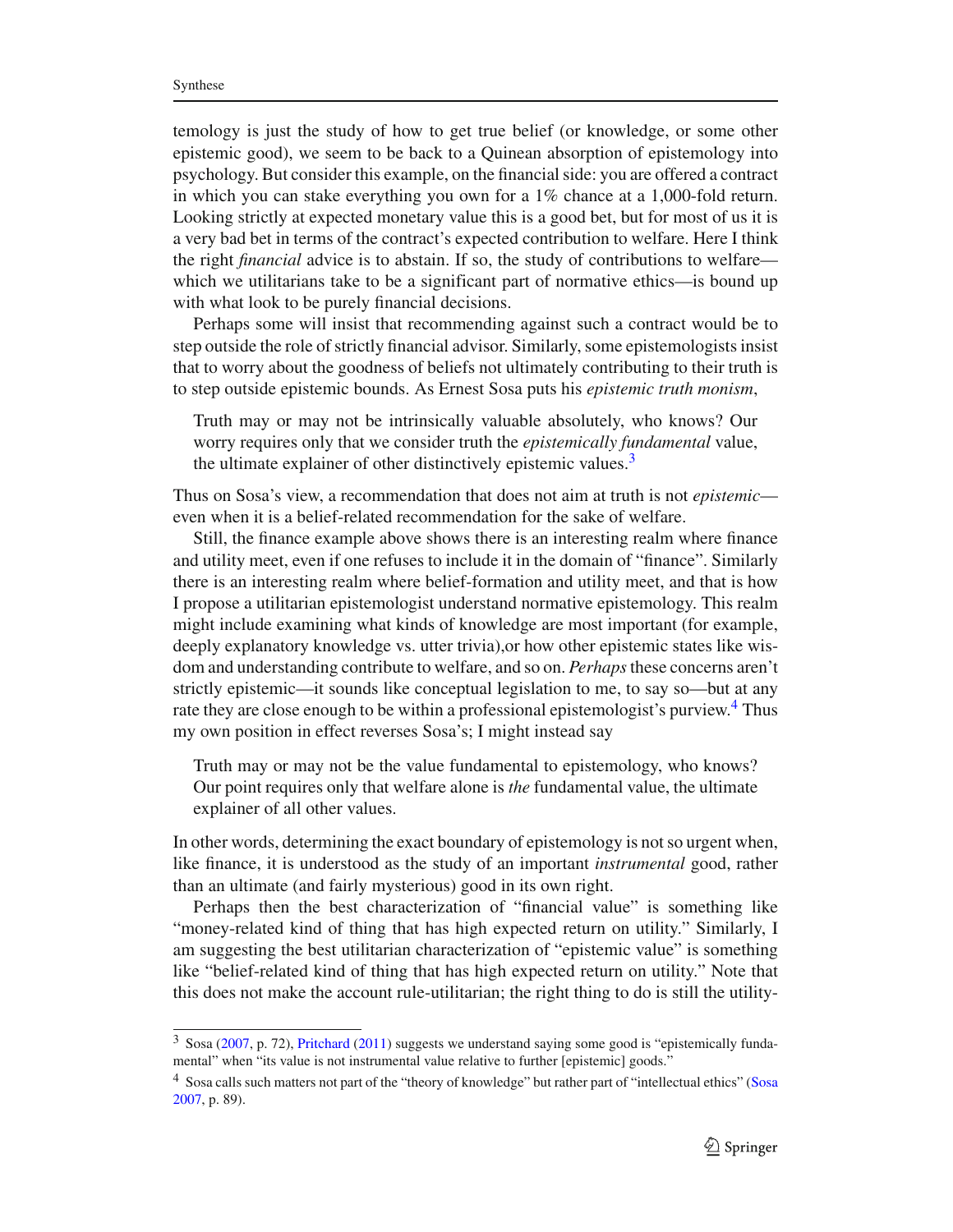maximizing thing, even if it does not get financial (epistemic) value. Note also—as an important point for later—that this talk of "tendencies" and "expected" value is essential to doing utilitarian normative ethics generally. When we look at a *type* of thing, rather than a very specific thing in a very specific circumstance, we cannot talk about its actual utility; presumably anything with causal powers could in principle lead to low welfare or high. To do normative ethics requires making some generalizations, though, and so utilitarians resort to averages and expected utility. Thus when a classical act utilitarian says a charitable type of act is good and a murderous type of act bad, they mean that charitable acts have a high *expected* utility (absent further information) and murderous acts have a low one. The point is, for the utilitarian to generalize about the value of anything (other than welfare) requires a certain degree of uncertainty about particulars.

One special case of such utility-based generalizations is the financier, who can say that buying shares in a diversified mutual fund is a good kind of financial act, and playing high-stakes roulette at the local casino is a bad type of financial act—even though (a) the mutual fund might tank and the roulette might pay off, *and* even though (b) money from a profitable mutual fund might finance dastardly schemes, while money lost at the casino might ultimately save starving children. According to my proposal, epistemology is another special case of such utility-based generalizations. The utilitarian epistemologist can say that deduction is a good type of cognitive act, and wishful thinking a bad one—even though (a) deduction might get a false belief and wishful thinking a true one, *and* even though (b) a deduced true belief might bring misery and a wishfully thought false belief might alleviate it.

So you might agree that in this sense, at least, the utilitarian can rescue a notion of epistemic value. You might be left wondering, though, about the point of such a rescue. Shouldn't the epistemologist simply study contributions to epistemic value, and leave questions about the nature of that value to the ethicists? Predictably, my answer here is "no", for many central epistemic questions are inextricably bound with ethical ones. I suspect that is because, at its core, epistemology is the study of *good* (or *right*) thinking.<sup>5</sup> I will demonstrate the connections by outlining the implications of utilitarian value for just two current issues in epistemology: the "value problem" for knowledge, and the relation between epistemic justification and epistemic responsibility.

## **2 The value of knowledge**

One obvious place of intersection between value theory and epistemology is in the comparatively recent resurrection of a problem from the *Meno*: namely, that of explaining why knowledge is (or seems!) more valuable than mere true belief. After all, as Plato pointed out, both knowledge about the location of Larissa and mere true belief about its location will get you to Larissa. This problem turns out to be surprisingly resil-

<sup>5</sup> Perhaps you protest that epistemology is really the study of knowledge. Yes, that has etymology on its side; but *if* knowledge is the one defining characteristic of good thinking, then my characterization subsumes it. If not though—if knowledge is only part of good thinking, or none at all—my characterization is ecumenical enough for these possibilities too. Surely apostates of the church of knowledge—like Kvanvig (2003), Stich (1990), and Williams (1991)—are still epistemologists?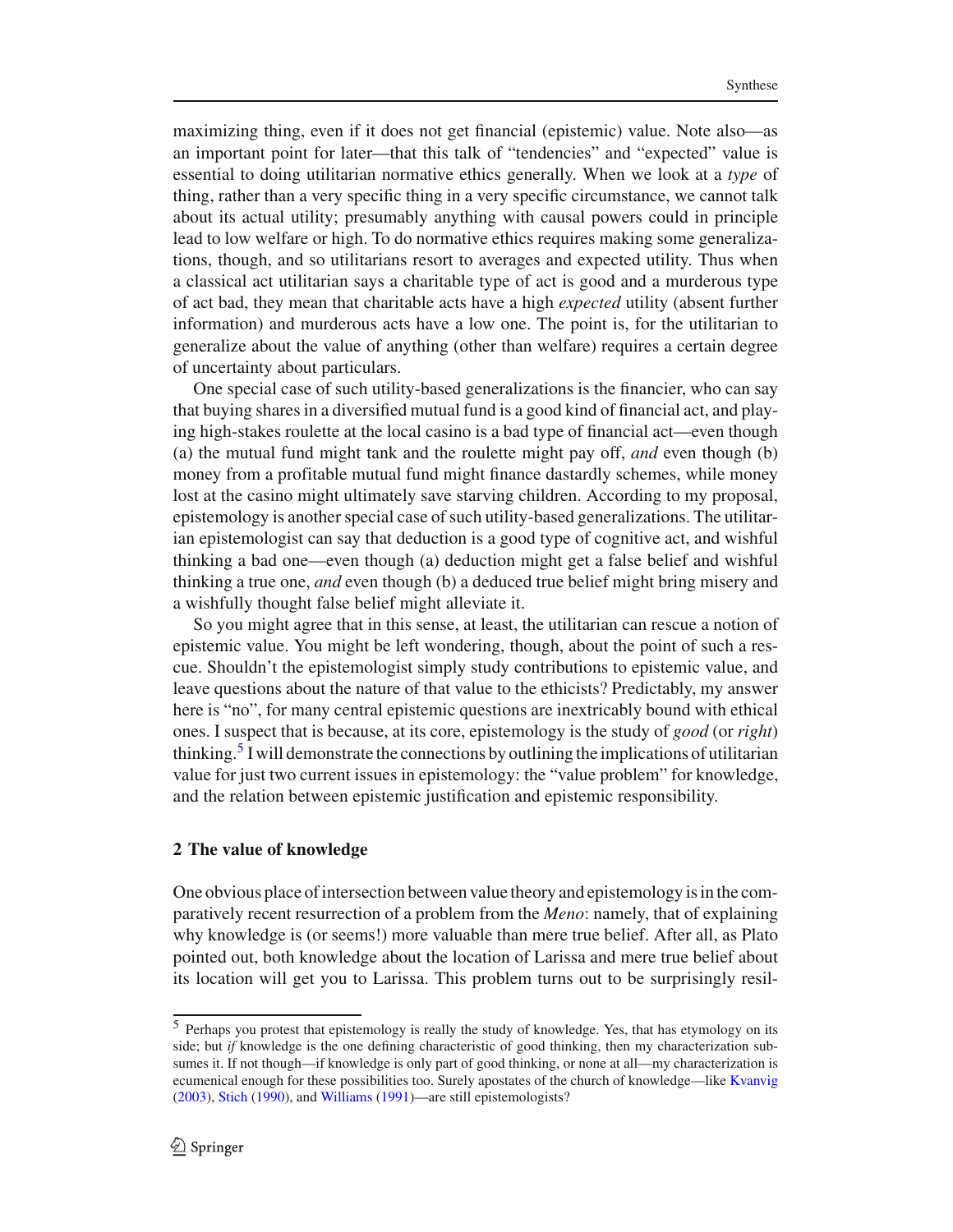ient. There have been many attempts at solutions, most notably perhaps the "credit" approach. $6$  I will not survey these attempts, nor their problems, here—instead I will merely note that it remains an open problem, and so it is worth canvassing options for answers.

How, then, does the utilitarian epistemologist approach this problem? If the value problem is understood to be the question of why knowledge has more *final* value than mere true belief, the utilitarian's answer is immediate: knowledge does not have more final value than mere true belief, because both have exactly zero. To the classical utilitarian under consideration only states of welfare are of value; all other value is instrumental.<sup>7</sup>

We might expect the utilitarian to fare better in explaining why knowledge has more *instrumental* value than mere true belief. Tradition is behind this understanding of the question; in fact it seems to be how Plato heard it, since he answers his question with the assertion "knowledge exceeds true belief by its binding ties."<sup>8</sup> Knowledge, Plato seems to suggest, is true belief that has been tied down so that it cannot easily escape. It is thus more valuable to us in the same way a valuable statue in an alarmed display case is more valuable than that same statue left unguarded among thieves.

This answer is not satisfactory, though; as Timothy Williamson aptly put it, "surely [Plato] recognized that mere true beliefs can be held with dogmatic confidence, and knowledge lost through forgetting."<sup>9</sup> That is, Plato's answer does not explain why knowledge is more valuable than a lucky true belief held dogmatically, since both are apt to stick around. It also fails to explain why knowledge we are about to forget is more valuable than mere true belief we are about to forget, given that both are about to disappear.

<sup>6</sup> Greco (2003), Riggs (2002), Sosa (2003), Zagzebski (2003), et al.

<sup>7</sup> There are complications hereabout whether knowledge can help *constitute* welfare; I here assume it cannot. As a quick gesture in defense of this assumption, consider knowledge of utter trivia, such as of "Dennett's lost sock center: the point defined as the center of the smallest sphere that can be inscribed around all the socks [he has] ever lost in [his] life" (Dennett 1991, p. 28). Would such knowledge plausibly increase one's welfare? If not, what could explain why some knowledge constitutes welfare and other knowledge does not, without referring to extrinsic aspects of that knowledge?

Pritchard (2011) suggests that we would, at least, choose knowledge of any arbitrary proposition over mere true belief in the same proposition when given the chance—even under the stipulation that there is no "practical benefit to choosing one option over the other." Given some kind of preference-based account, this would be evidence that knowledge does help constitute welfare. Consider a comparable offer, though, between two lives stipulated to go equally well overall, but in one you have more friends. Initial intuitions might tempt us to the one with more friends, but on reflection this should look like a mere framing effect, and not a proper preference.

Still, some in my experience find my assumption implausible given cases like the blissfully ignorant person, who is subjectively happy because unaware that she is in fact faring poorly. It may seem that the missing piece for improving her welfare is the knowledge of her wretched state. 'Improving' here is ambiguous, though. The claim is probably correct on an instrumental reading of the word, since the knowledge of her poor state will usually help her to fix it. I think it is not correct on a constitutive reading, though, where the mere knowledge alone improves her state. If we stipulate that knowledge of the actual state of affairs can have absolutely no effect on improving the situation, then I think a classical utilitarian should say—not too implausibly—that her welfare is actually worse off with the knowledge (due simply to the subjectively worse state).

<sup>8</sup> Plato (*ca*. 380 BCE), 98a.

<sup>9</sup> Williamson (2000, p. 78).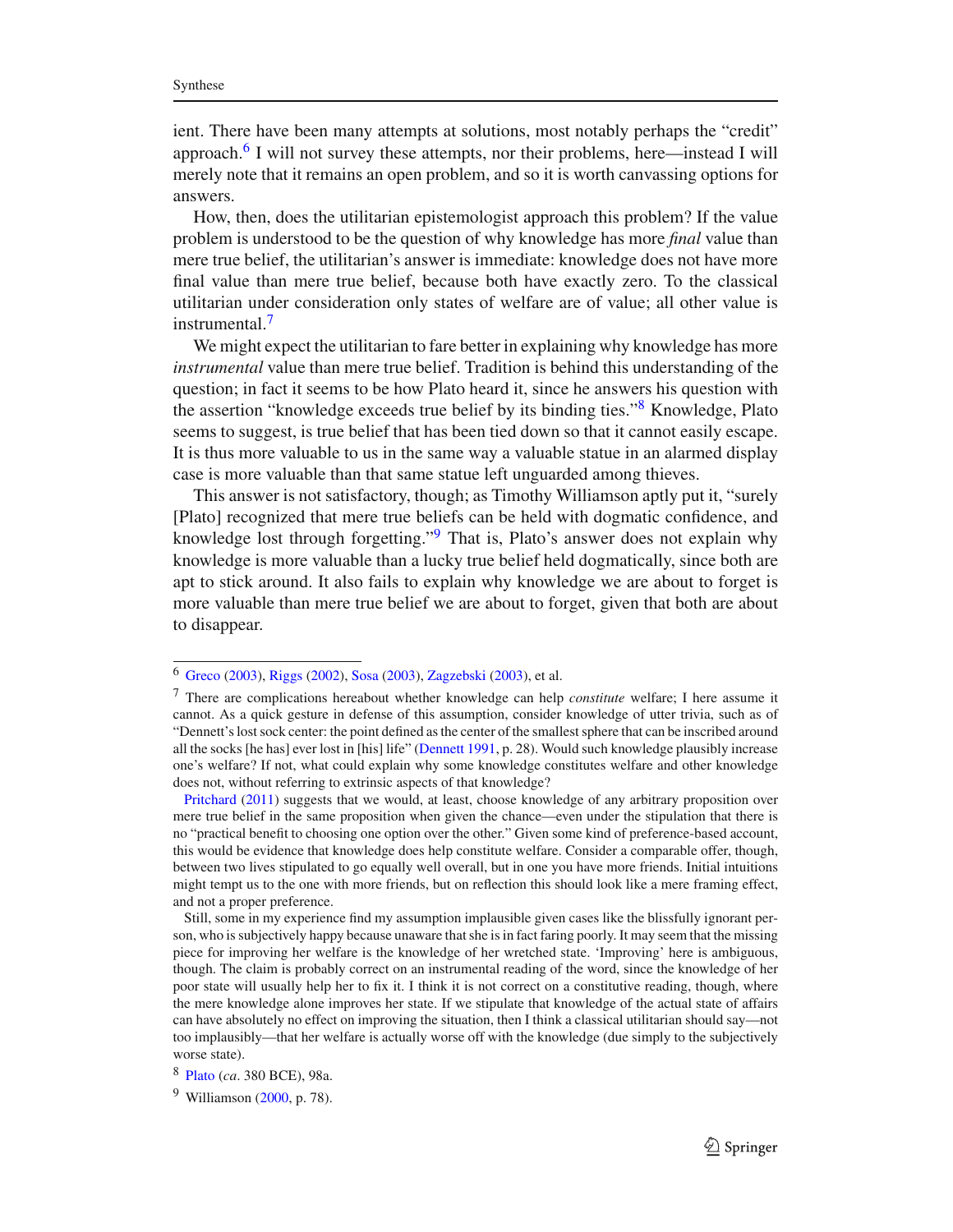| <b>Table 1</b> The financial analogy | Epistemology     | Finance  |
|--------------------------------------|------------------|----------|
|                                      | True belief      | Profit   |
|                                      | Knowledge        | Earnings |
|                                      | Mere true belief | Windfall |

Williamson amends this answer to one Platonic in spirit; in summary, Williamson says knowledge is more (instrumentally) valuable because the justification that comes with knowledge makes it more probable that the knower will keep the true belief when new doubts arise. For example, suppose the mere true belief is a Gettiered one based on false premises.<sup>10</sup> Knowledge is more valuable than that, on this story, because the Gettiered belief is more vulnerable to having its justification undermined. John Kvanvig argues that Williamson's answer is also unsatisfactory, however, for in many ways knowledge is significantly more fragile than the corresponding mere true belief. You merely need a defeater to lose the former—perhaps just thinking of skeptical scenarios will do!—while something must change your mind to lose the latter. *Perhaps* the world is such that you are on balance more likely to keep knowledge than mere true belief, but this would be at best a contingent thesis, and so could hardly capture the intuition that it is in the nature of knowledge to be more valuable than mere true belief. $11$ 

I think Kvanvig's point here generalizes; any account that explains how knowledge is better than mere true belief by adverting to instrumental value is going to be hostage to contingencies. Any piece of knowledge could, in the right circumstances, be far less valuable than the corresponding mere true belief, and even generalizations about how knowledge is *usually* more valuable will depend on the local causal tendencies. It looks like instrumental approaches to explaining knowledge's value will at best result in empirical hypotheses. Such answers do not seem, on reflection, to be in the spirit of the question.

To see the problem through the lens of utilitarian epistemic value, let us develop the financial analogy a bit further (Table 1). Holding true beliefs as analogous to money, the gaining of a true belief is analogous to profit. Leaning on the common idea that knowledge is true belief that was not "lucky", $12$  we can then say knowledge is like *earnings*—that is, money gained through sound investments. Mere true belief, on the other hand, is like a financial *windfall*—money gained by luck.

To ask "why is knowledge of more instrumental value than mere true belief?" is, on this picture, like asking "why are earned profits of more instrumental value than monetary windfalls?" The answer to the financial version of this question is clearly that the earnings are *not* more valuable. By analogy, then, neither is knowledge. The epistemic utilitarian embraces this conclusion and denies the intuition that knowledge is better

<sup>&</sup>lt;sup>10</sup> Obligatory citation: Gettier (1963).

<sup>11</sup> Kvanvig (2003), Chap. 1.

<sup>&</sup>lt;sup>12</sup> Duncan Pritchard takes this to be a consensus and a "platitude" (Pritchard 2005, p. 1) citing cases like that in Steup (2006); at any rate, whether platitudinous or not, it is at least a good start.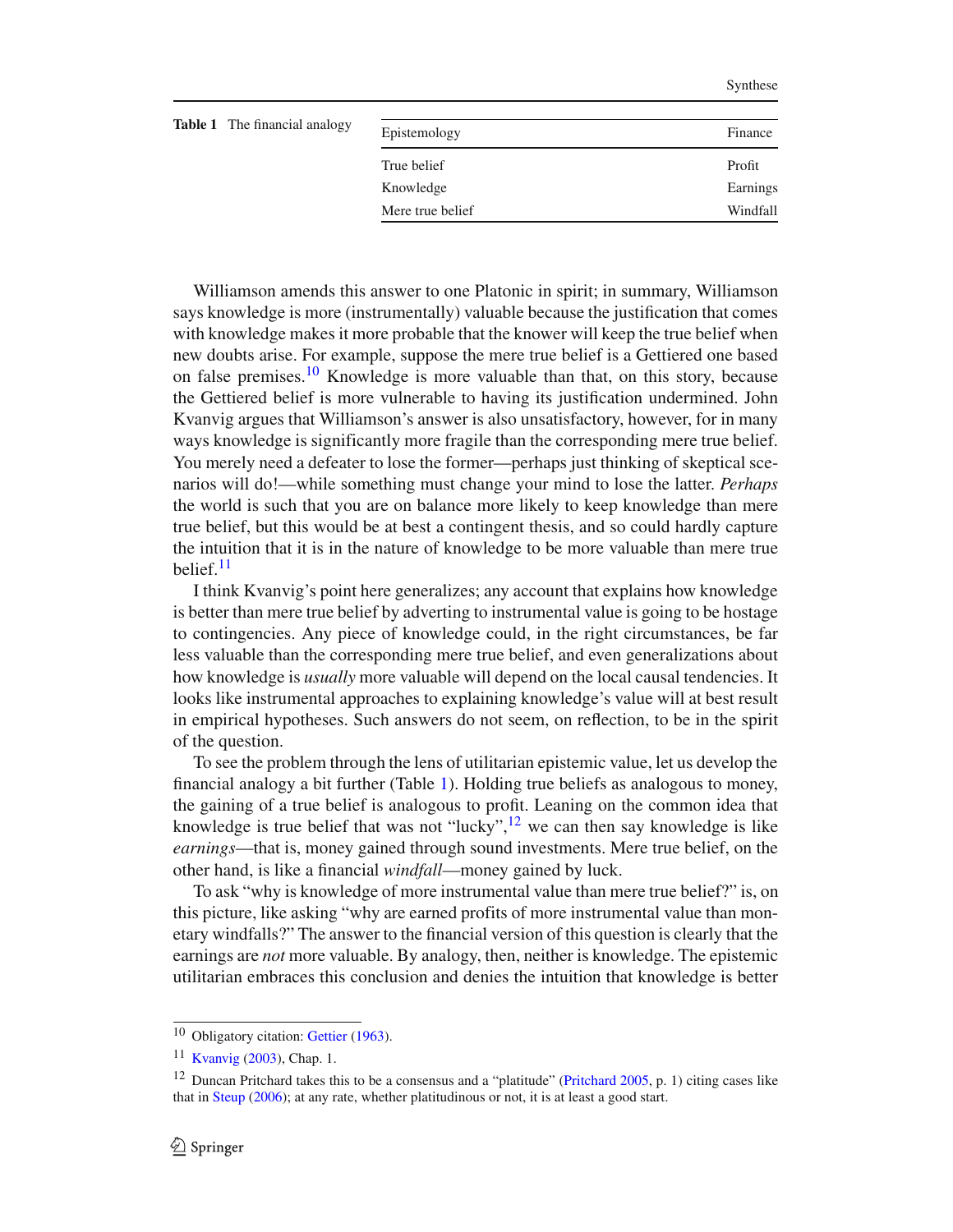than mere true belief, even on the instrumental version of the value question. The reason, illustrated by the analogy, is fairly simple: like anything but welfare, epistemic states are at best of instrumental value, and (as we noted earlier) *generalizations about instrumental value only make sense under uncertainty*. Generally charity is more valuable than murder, but to the classical utilitarian (and to the classical utilitarian alone) it is not sensible to ask "why is a charitable act more valuable than a murder that results in the same amount of utility?" To assume there is an answer here begs the question against the utilitarian. The same goes, one step down the instrumental chain, for the question "why are earnings more valuable than windfalls?" Under uncertainty, investments with high expected monetary value are in an important, instrumental sense more valuable than those with poor expected monetary value, but this question builds in the assumption that both result in the same monetary value (given of course that all else is equal). Finally, the same goes for knowledge and lucky-but-true belief; in the description of the case, both have gotten the relevant epistemic (instrumental) good. To stipulate that, despite the odds, luck-sensitive belief formation nonetheless resulted in a true belief is just like stipulating that the murder under consideration ended up net benefitting people, or that the stupid casino bet ended up paying off.

We do have the stubborn intuition that knowledge is more valuable than mere true belief, though, and the utilitarian needs to accommodate this intuition in some way. Fortunately, such a task is familiar ground for the utilitarian; she already has to explain away intuitions about the theoretical possibility of justified torture and such. She can simply borrow the typical response strategy already available for such cases. It runs roughly like this: because we are finite creatures who cannot be arbitrarily sensitive to the infinite vagaries of each situation, we rely on heuristics to guide us—rules of thumb about what generally is of use.<sup>13</sup> These become ingrained in us so deeply that we are tempted by deontological intuitions to the effect that an act can be wrong even if it makes the world better.

Alvin Goldman makes a comparable response to mine in his half of Goldman and Olsson (2009). Like me, he suggests that we may be confusing the instrumental value of a reliable process with greater final value of the product, and like me he alludes to money as an analogous case. The difference, though, is that Goldman suggests that knowledge actually does thereby get more value, through a process of "value autonomization". This is a psychological thesis about how we come to *attribute* independent value to otherwise instrumentally valuable things, combined with the view that such intuitive attribution is a guide to what is *actually* of value. In the cases at hand this latter claim is implausible, though; we surely do not think such intuitions are a guide to what is actually of final value when it comes to money, for example. And though I am sympathetic to letting intuitions be a defeasible starting place for theorizing, they generally no longer have the same evidential weight when we have an undermining story about their source—just as stubborn intuitions about which line is longer in the Müller-Lyer illusion do not remain persuasive after learning the nature of the illusion.

Unlike Goldman, pure utilitarians can simply let go of any attempt to make sense of knowledge as of more final value, and use the typical utilitarian story—one to which

<sup>13</sup> See Harman (1977, p. 155).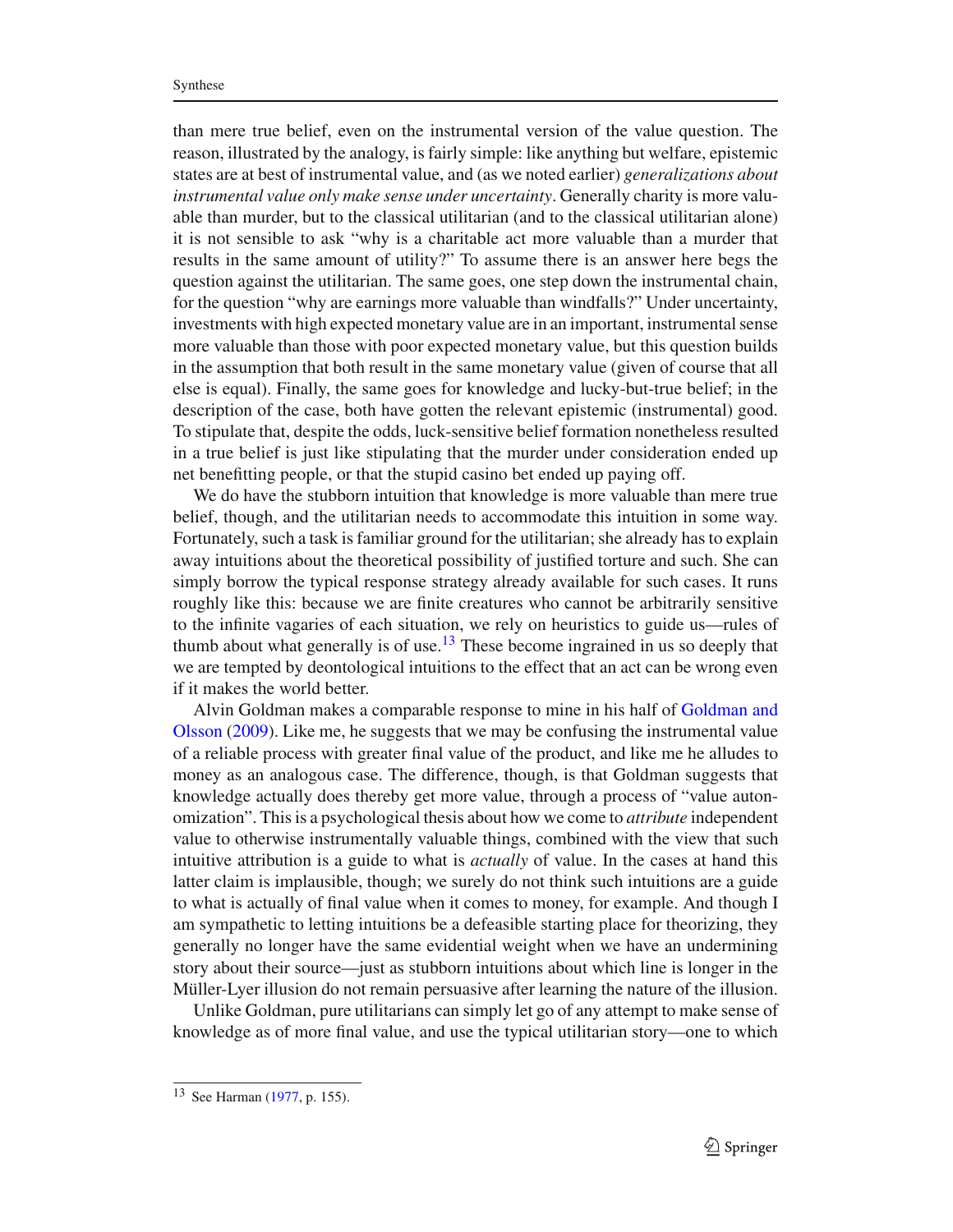they are already committed—to do so. Knowledge is not more valuable than mere true belief, just as earnings are not more valuable than windfalls. In both cases the former *seem* more valuable because it makes sense to seek them, while seeking the latter is at best unwise and at worst incoherent.

## **3 Justification and epistemic responsibility**

The theory of value behind an epistemology also has implications for the nature of epistemic justification. Two central characteristics of epistemic justification are that (a) it is a positive evaluation of a belief, and that (b) this positive evaluation can obtain even when the resulting belief is false. One common and natural way to capture both these aspects is to say that justified beliefs are those that have been *responsibly* formed. Justification is then a positive evaluation because it represents epistemic responsibility on the part of the thinker, and yet we know that despite such responsibility, an uncooperative environment can still cause a thinker to fail to get knowledge.

The typical understanding of "responsibility" here involves deliberative cognition of some kind, but this construal has at least two serious problems. First, such responsibility seems to many unnecessary for justification, since many are willing to make justification-like positive evaluations of beliefs even when they clearly were not under the thinker's deliberate control. It is hard to say the thinker is "responsible" in this deliberative sense for beliefs that result from straightforward perceptual mechanisms, for example, but such beliefs (even when false) seem importantly well-formed in a way that at least looks like typical epistemic justification. In effect, taking justification as this kind of epistemic responsibility seems to beg the question against justification externalists, who (roughly speaking) deny that justification supervenes on deliberative cognition. Second, such a notion of epistemic responsibility seems to require a robust doxastic voluntarism. If there is no such thing, as many believe, then deliberative epistemic responsibility (and thus justification, here) is not even possible.

These problems should sound like special cases of more general problems in the intersection of action theory and normative ethics. Is responsible choice in intention what is essential to positive evaluation? Is there such a thing as a choice for which we can be (truly) responsible in the first place? The Kantian deontologist must answer both of these positively, but the utilitarian need not. This is especially good for the epistemic utilitarian, since the conceptual coherence of free will faces tougher challenges than usual at the doxastic level. $14$  Traditional libertarian views will ascribe some separate form of causation to agents from the natural causation to which we are accustomed, and as applied in epistemology this mysterious causation would foreclose on any scientific account of how we form beliefs. It is far too early in the science side of the game for such foreclosures, and indeed given how far the science already has come, such foreclosures would look entirely arbitrary.<sup>15</sup> It is possible a compatibilist

<sup>&</sup>lt;sup>14</sup> *The locus classicus* on doxastic voluntarism as an objection to deontic epistemology is Alston (1988). For a collection on such issues, see Steup (2001).

<sup>&</sup>lt;sup>15</sup> The naturalistic libertarian picture in Balaguer (2004), on the other hand, has problems explaining how we can be responsible for genuinely random occurrences in the brain.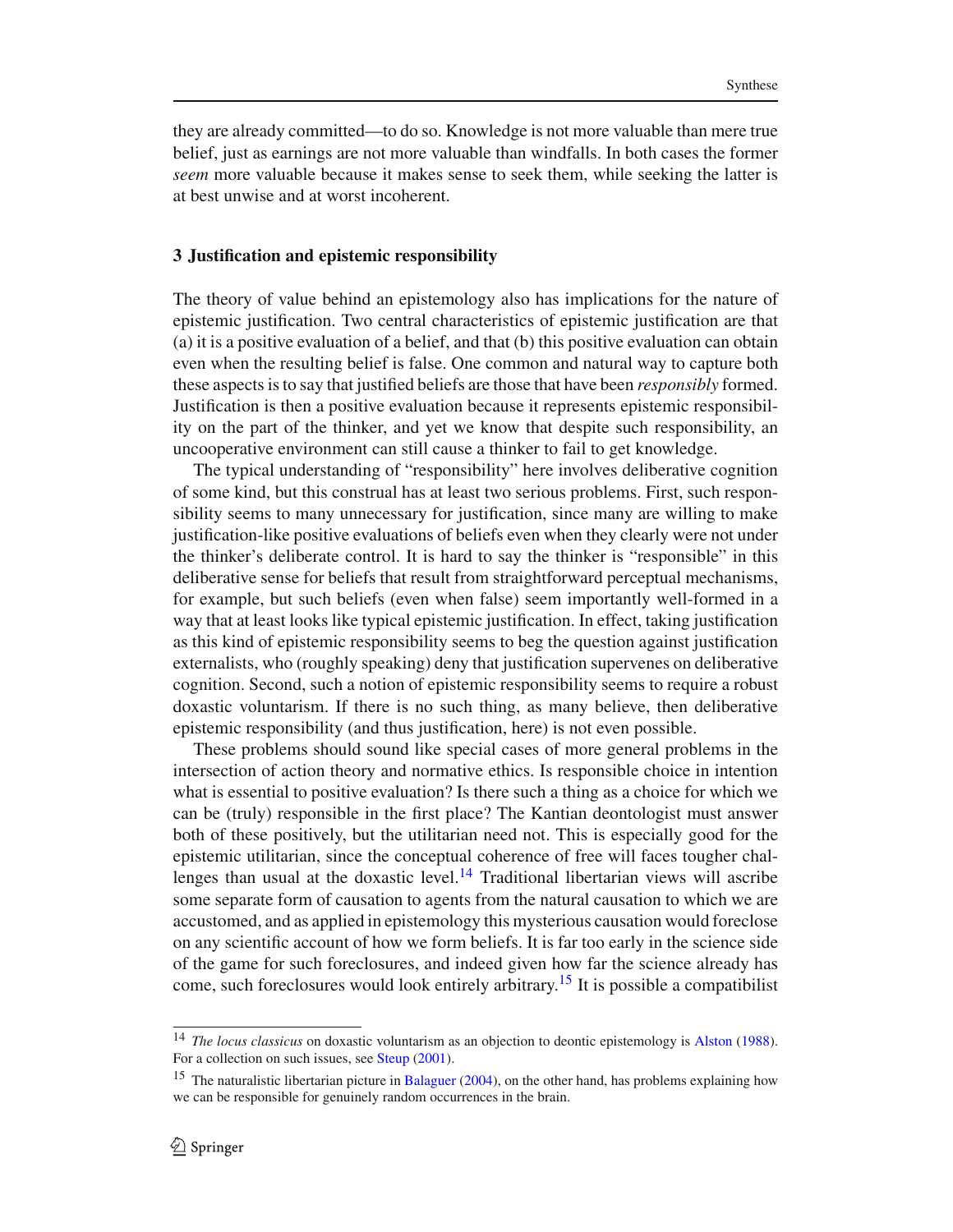version of doxastic voluntarism would be sufficient for Kantian epistemic responsibility, but compatibilism, too, has worse than usual problems at the cognitive level. If we explain epistemic agency in terms of causal processes, our inclination to epistemic blame is even more likely to balk than in the ordinary action cases. A compatibilist approach to epistemic agency will require a close look at the causal mechanisms at the sub-propositional level that underwrite the formation of belief. These are not likely to be susceptible to, say, a Frankfurt-type account of freedom, since it will make little sense in most cases to speak of the agents' desires (of any order) with respect to such fine details of cognition.<sup>16</sup>

Again, at the level of normative ethics the utilitarian has a typical strategy for handling these problems—one that can be carried straightforwardly into the epistemic realm. Since utilitarian value does not depend on the formation of free intentions, the utilitarian can consistently deny the existence of any robust free will, including doxastic freedom. The utilitarian also must deny the existence of what we might call "thick" moral responsibility—the moral responsibility of the retributivist, who claims that it can be just to punish even when net consequences of such punishment are  $bad.17$  To the utilitarian, punishment and reward are only justified, as anything, by its impact on welfare. The utilitarian thus has what we might call a "thin" notion of moral responsibility. Roughly speaking, for a utilitarian to say someone is *responsible* for an outcome is just to say that the person houses the most appropriate place to apply change in order to bring about more future utility with respect to that outcome. When Squeaky is responsible for murder, this means that efforts to redress current and future such harms are best concentrated on her. Squeaky is not morally responsible in the thick sense for the act; she does not deserve punishment for its own sake. Nonetheless it can be just to subject her to isolation and rehabilitation for the sake of future consequences. To the extent we discover that Charlie *caused* Squeaky to murder, that is the extent to which we discover Charlie is the more effective place to apply such change, and thus in the utilitarian sense we attribute him more of the moral responsibility for the crime.<sup>18</sup>

Usually, people are the most appropriate places to look for assigning utilitarian responsibility. There are two reasons for this. First, people are such inherently complex creatures that they often appear as black boxes when it comes to their own causes. Usually, we cannot trace the causal chain any further back—and even if we could, we would probably find a very scattered lot of small causes. (Note that when the cause external to the person is both transparent and focused, as in brainwashing cases, we then invariably place the responsibility further back onto that cause.) Thus individual people typically serve as a kind of causal bottleneck for events of moral importance.

<sup>16</sup> Frankfurt (1971).

<sup>&</sup>lt;sup>17</sup> This is, I take it, the same thing as "desert", or what Galen Strawson calls "true" moral responsibility-"responsibility of such a kind that, if we have it, then it *makes sense*, at least, to suppose that it could be just to punish some of us with … hell and reward others with … heaven" (Strawson 1994, p. 216).

<sup>18</sup> Of course this picture of moral responsibility, like all others, has its problems—most notably that it seems to justify scapegoating, should the resulting deterrence prove a net benefit. I am not here attempting to vindicate utilitarianism and its implications, though (except insofar as providing a good theory of epistemic value is in its favor). Utilitarianism is, at least, a going hypothesis worthy of consideration, and thus worthy of consideration as a picture of epistemic value.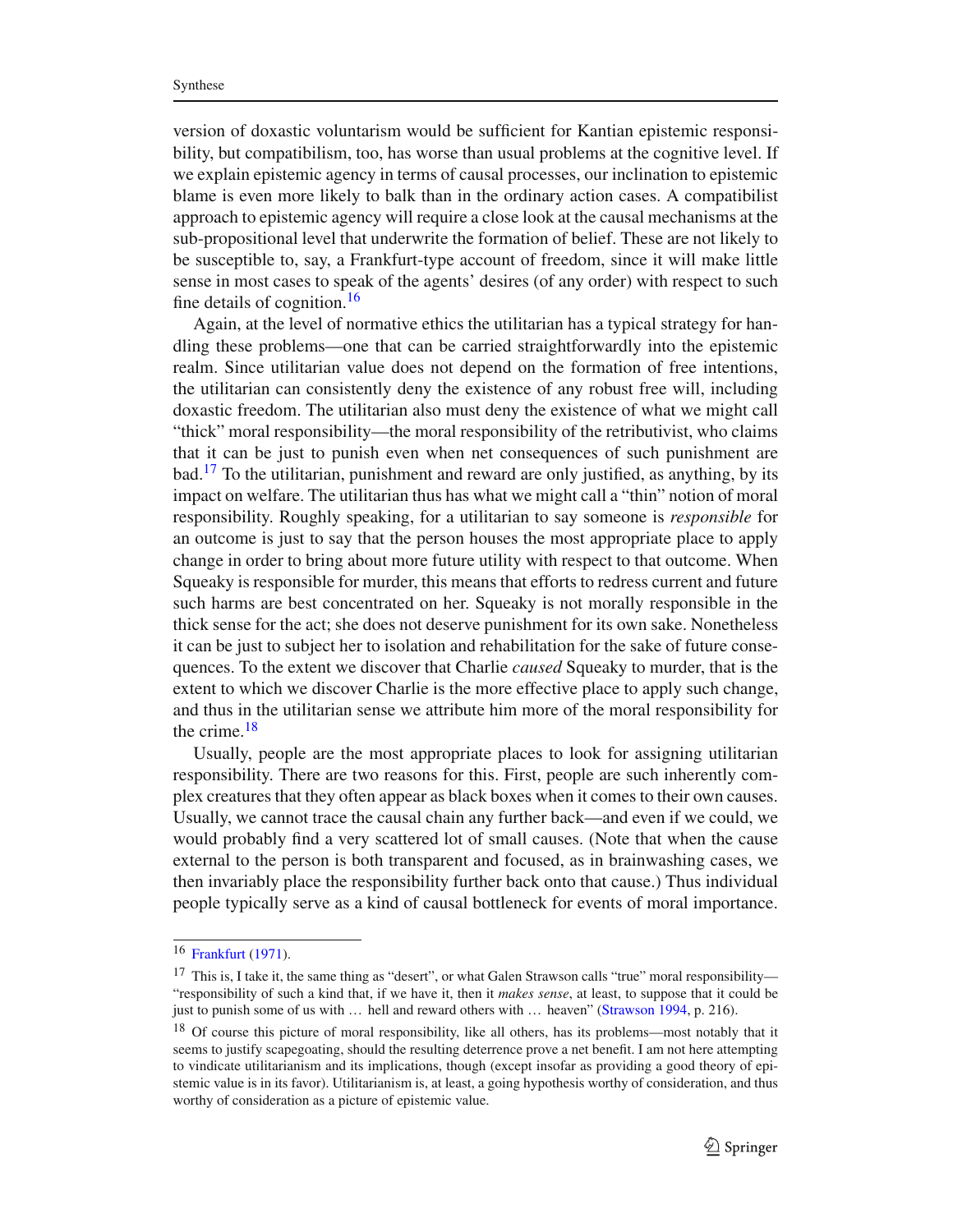The second reason we normally hold a person responsible is that people are literally more response-able than most other potential candidates for change. The very nature of intelligence makes its possessors extremely adaptable to new circumstances.

It should not be surprising, then, that people are also usually the most natural place for assigning *epistemic* responsibility. That is, though sources of risk in belief are ubiquitous and varied, often the most salient way to control for belief risk is at the level of our own belief formation. It is so important that it just might for a long time seem to be the only salient place. This serves as the utilitarian explanation for the source of internalist intuitions—they are from judgements about epistemic risk-management. And just as it was revolutionary in criminal justice to suggest that sometimes it is most useful to blame a crime on the hypnotist, or the abusive parents, or the corrupting peers, or the hormonal imbalance, or the economy, or the government, or some other factor "external" to the criminal, so too was it revolutionary in epistemology to suggest that sometimes it is most useful to place epistemic blame or praise on factors external to the deliberative powers of the thinker, as externalism suggests.

The utilitarian can thus take on the picture of epistemic justification as epistemic responsibility, with the understanding that for a thinker to be epistemically responsible is just to have controlled for risk in belief formation (with respect to epistemic goals) as best as might be expected—in other words, so that no effort to change the thinker for better future (epistemic) results is appropriate.<sup>19</sup> When we see what went wrong in the Gettier cases, for example, we do not feel the thinker needs to amend her epistemic ways. She was epistemically responsible, and thus epistemically justified. This utilitarian version of responsibility still captures the two key principles of justification, since (a) the positive evaluation of epistemic justification comes from the high expected utility of good risk management techniques, and (b) many risks cannot be controlled for, so that a belief responsible in this sense can still be false.

Here is another advantage of this account: unlike views committed to doxastic voluntarism, the utilitarian picture of responsibility does not pixelate as we zoom in to fine-grained cognitive details. In other words, the utilitarian version of justification is naturalistic in at least the sense that it plays nicely with cognitive science. Epistemic agents are more like entire investment banks than individual financiers; there is not one little epistemic homunculus sitting in the brain making all the epistemic investments, but instead an intricate organizational chart of departments and subdivisions, each node and sub-node of which performing specific duties aimed ultimately toward the goal of forming good beliefs. And when a major investment goes south at a financial institution, it is wise to dole out the responsibility at a precise level of functional organization, rather than vaguely gesture at a whole department. As we learn more about the organizational chart of the human brain, we can similarly apportion epistemic responsibility with more accuracy.

<sup>&</sup>lt;sup>19</sup> This point seems to dovetail well with Riggs (2009), which construes epistemic luck as what is under the agent's control—at least, given this utilitarian understanding of an agent's "control".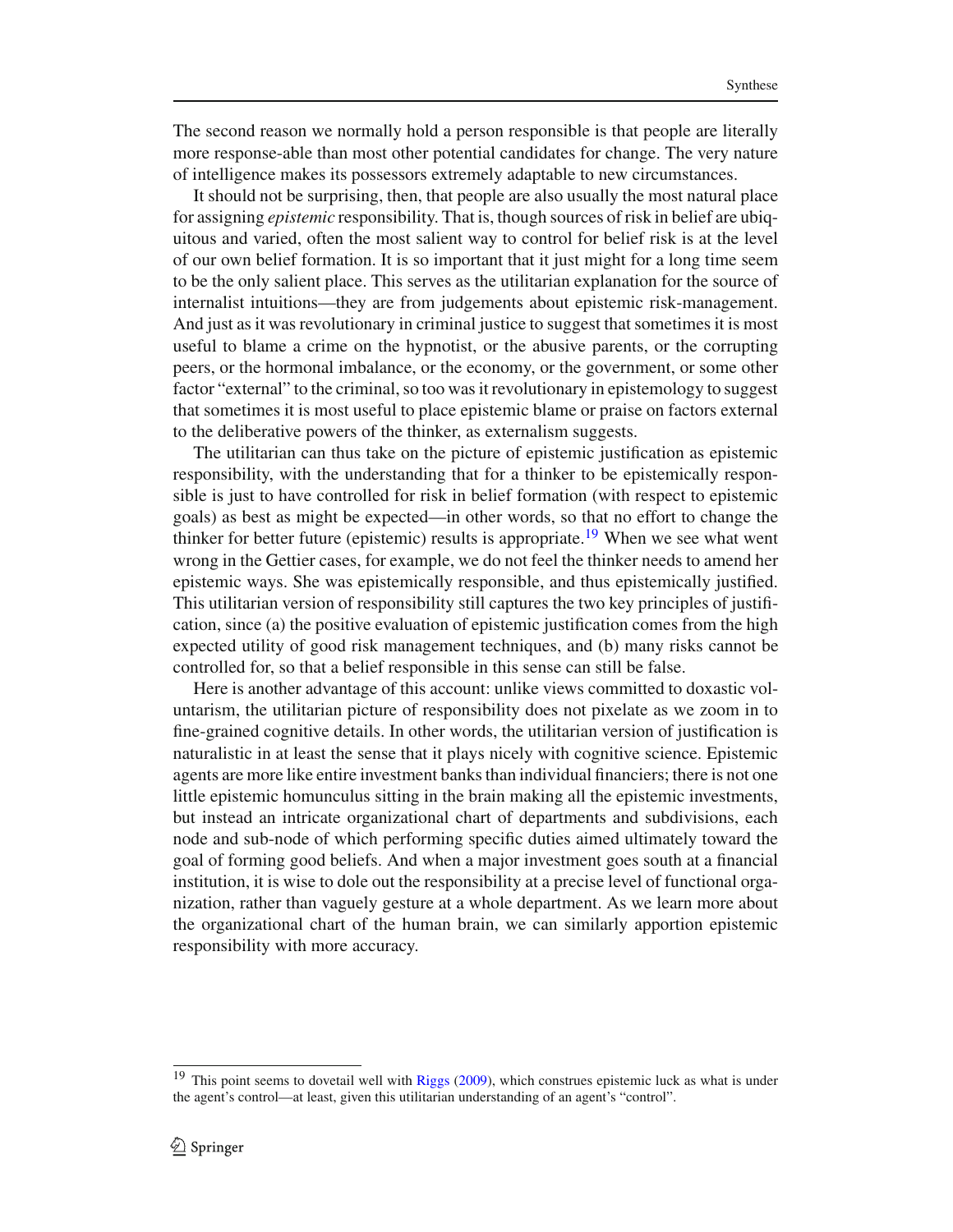## **4 Conclusion**

The question of knowledge's value and the nature of epistemic responsibility are just two examples of how a background value theory can inform one's epistemology. My hunch is that utilitarian epistemology has other good fruit in its branches. For example, Pritchard (2005) explores implications of the simple hypothesis that *luck* is what makes the essential difference between knowledge and mere true belief. In a later paper he leaves as an open question why luck should be so central to epistemic value:

…I think it is crucial to say more about just why having non-lucky true beliefs is so important to knowledge, and this extension of the project will inevitably lead into issues about epistemic value which are currently at the forefront of discussion.<sup>20</sup>

The utilitarian about knowledge seems to have a simple answer to this question namely, that to rely on luck is to act on low expected utility, and this is a grave utilitarian sin. We distinguish knowledge from mere true belief for the same reason we distinguish earnings from windfalls, and we seek what excludes luck in epistemology for the same reason we seek what excludes luck in finance: something of high instrumental value is at stake.

I think the utilitarian approach also has potential for discussions of skepticism. On this account to ask whether we ever really have knowledge is like asking whether we ever really have earnings. Aren't all profits ultimately just windfalls, given the countless ways even the apparently safest investment could have gone wrong? The utilitarian is unruffled by such questions; whether we call them windfalls or earnings, mere true belief or knowledge, what is important is the expected utility. What determines the threshold of a "safe enough" epistemic investment is a matter removed from the question of how much effort is worth the marginal return on safety.<sup>21</sup>The utilitarian epistemologist is interested in the latter; like the financier, she will simply seek to act on what has the highest expected utility available, whether or not it counts as "safe enough".

If utilitarian epistemology can cash in on just some of the potential value outlined in this prospectus, then it will merit the commitment of further philosophical investment.

## **References**

- Alston, W. P. (1988). The deontological conception of epistemic justification. *Philosophical Perspectives, 2*, 257–299.
- Balaguer, M. (2004). A coherent, naturalistic and plausible formulation of libertarian free will. *Noûs, 38*(3), 379–406.

<sup>20</sup> Pritchard (2007, p. 293).

<sup>&</sup>lt;sup>21</sup> Here I do not mean the narrow, particularly epistemological sense of "safe" (according to which, roughly, a true belief is safe if it could not easily go wrong:  $Bp \rightharpoonup p$ ). I do not mean it as widely as "low risk", either. It means something like "high expected utility, not forgetting to account for reasonable risk aversion in diminishing marginal returns of utility on the instrumental good in question." Thus a bet of \$100 for a 1 in 10 chance at a profit of \$10,000 might be a "safe" bet, though risky, while a 1 in a million chance at a \$1 billion profit is probably not safe, though of equal expected monetary value.